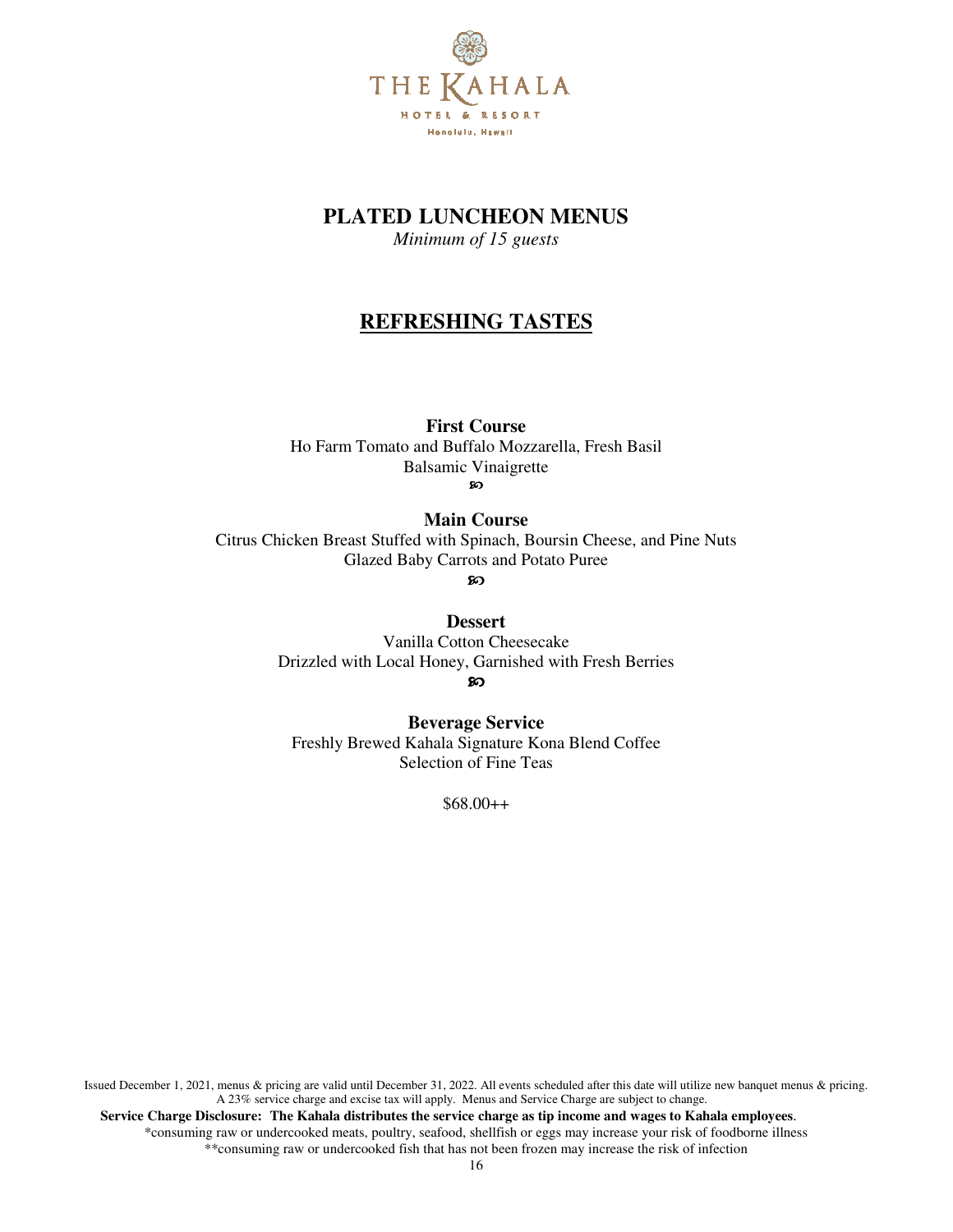

# **PLATED LUNCHEON MENUS**

*Minimum of 15 guests*

# **A CREATIVE PALATE**

### **First Course**

Citrus Poached Pears Mixed Greens, Bleu Cheese and Toasted Pecans

ၷ

**Main Course** 

Grilled Catch of the Day, Marinated Tomato, Cucumber, Maui Onion, Garlic Shrimp Beurre Blanc\*\* Wild Mushroom Mash and Roasted Asparagus (fish subject to market availability and pricing\*\*\*)

ၷ

#### **Dessert**

Valrhona Chocolate Mousse Cake with Caramel Sauce, Garnished with Black Sesame Clusters ഹ

**Beverage Service** Freshly Brewed Kahala Signature Kona Blend Coffee Selection of Fine Teas

\$73.00++ \*\*\*

Issued December 1, 2021, menus & pricing are valid until December 31, 2022. All events scheduled after this date will utilize new banquet menus & pricing. A 23% service charge and excise tax will apply. Menus and Service Charge are subject to change.  **Service Charge Disclosure: The Kahala distributes the service charge as tip income and wages to Kahala employees**.

\*consuming raw or undercooked meats, poultry, seafood, shellfish or eggs may increase your risk of foodborne illness \*\*consuming raw or undercooked fish that has not been frozen may increase the risk of infection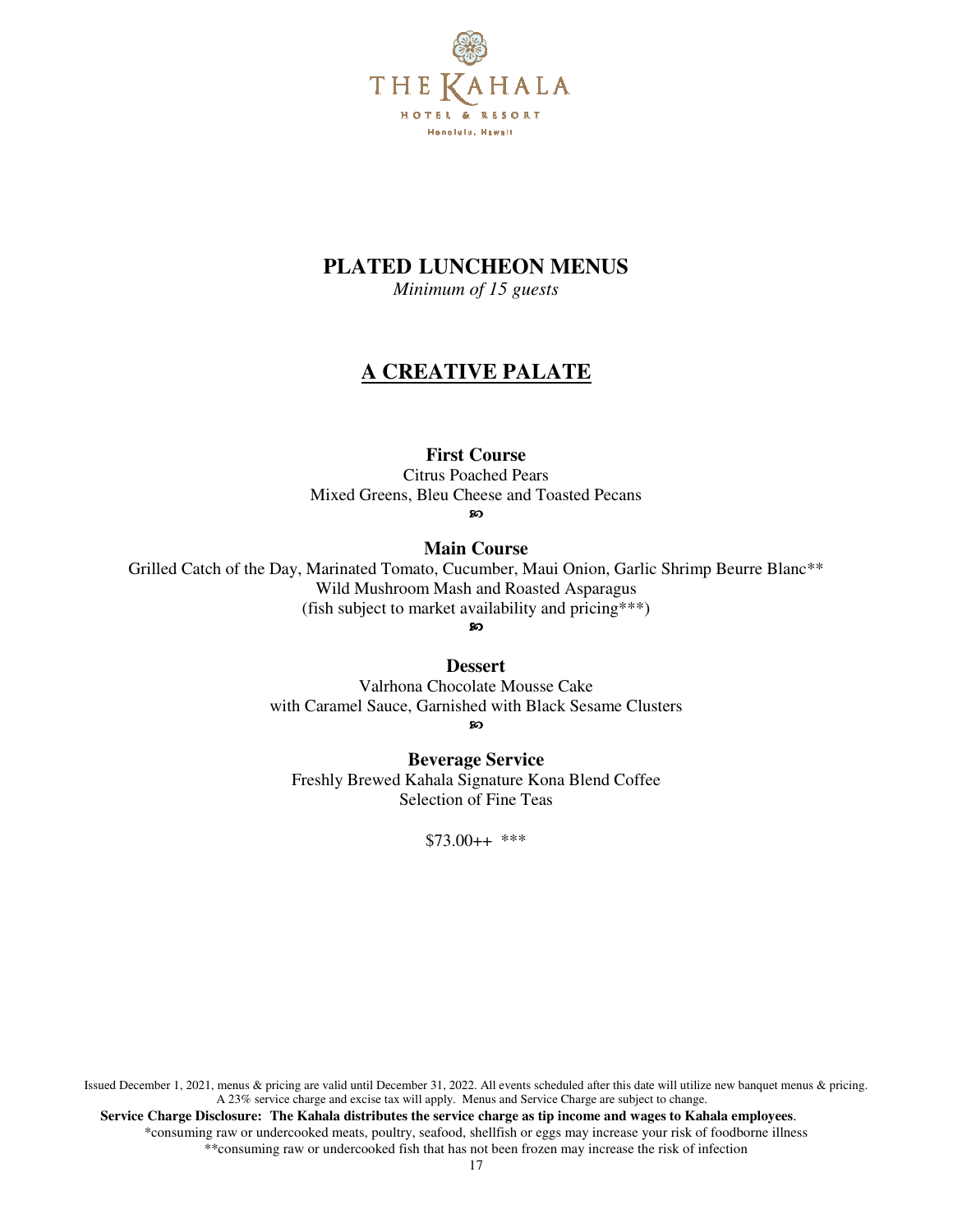

*Minimum of 15 guests All Lunches include Lavosh and Rolls*

### **Appetizers**

Lump Crab Cakes Bouquet of Mixed Greens, Roasted Garlic Rémoulade \$25.00++

ၷ

Seared Scallop, Pancetta Braised Kale, White Bean Puree, Brown Butter Vinaigrette  $$26.00++$ 

**Soup** 

Maui Onion Soup, Sweet Bread Crouton, Gruyere

 $$13.00++$ ၷ

Caprese Soup with Fresh Mozzarella Cheese (served hot) Pesto & Balsamic Reduction

 $$13.00++$ 

SO<sub>1</sub>

Seafood Chowder with Sweet Fresh Island Corn and Taro \$19.00++

(Continued on next page)

Issued December 1, 2021, menus & pricing are valid until December 31, 2022. All events scheduled after this date will utilize new banquet menus & pricing. A 23% service charge and excise tax will apply. Menus and Service Charge are subject to change.  **Service Charge Disclosure: The Kahala distributes the service charge as tip income and wages to Kahala employees**. \*consuming raw or undercooked meats, poultry, seafood, shellfish or eggs may increase your risk of foodborne illness \*\*consuming raw or undercooked fish that has not been frozen may increase the risk of infection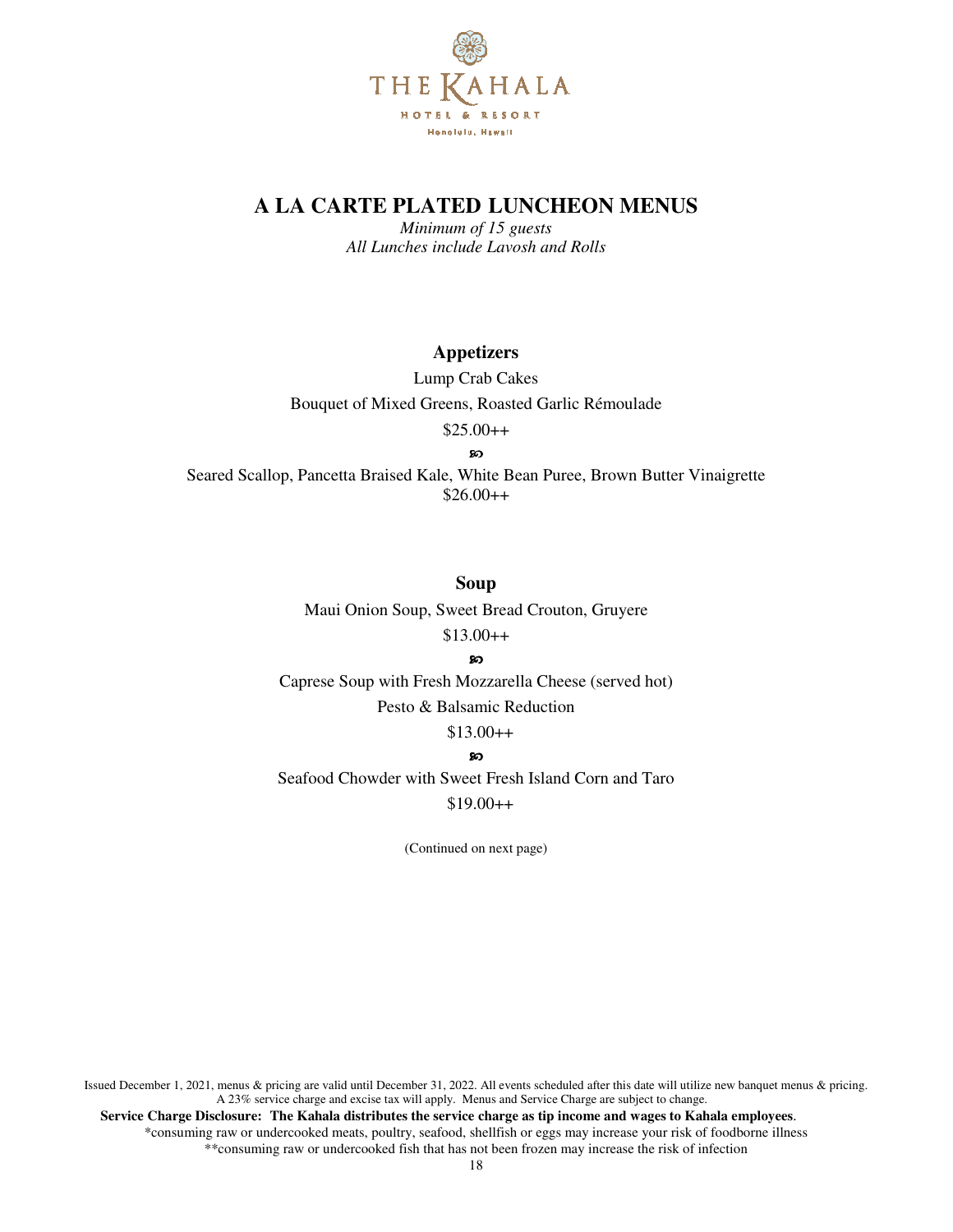

*Minimum of 15 guests All Lunches include Lavosh and Rolls*

### **Salads**

Traditional Caesar Salad with Baby Romaine Leaves \*

\$13.00++

**co** 

Baby Romaine and Charred Corn Salad Candied Bacon Ranch and Bleu Cheese Dressing

 $$15.00++$ 

 $\infty$ 

Chinese Chicken Salad with Crispy Wonton Strips

 $$14.00++$ 

#### ာ

Spinach, Mushroom, and Belgian Endive Salad Served with Warm Bacon Vinaigrette  $$15.00++$ 

ၷ

Mixed Greens with Avocado, Strawberries, Toasted Walnuts, Feta Cheese, Drizzled with Champagne Vinaigrette

### $$16.00++$

#### $\infty$

Ho Farm Tomatoes and Buffalo Mozzarella

Fresh Basil, Balsamic Dressing

 $$16.00++$ 

### ၷ

Grilled Shrimp and Manoa Lettuce, Ho Farm Tomatoes, Olives, and Red Onions Shiso Garlic Anchovy Yuzu Dressing

#### $$26.00++$

#### **so**

(Continued on next page)

Issued December 1, 2021, menus & pricing are valid until December 31, 2022. All events scheduled after this date will utilize new banquet menus & pricing. A 23% service charge and excise tax will apply. Menus and Service Charge are subject to change.

 **Service Charge Disclosure: The Kahala distributes the service charge as tip income and wages to Kahala employees**. \*consuming raw or undercooked meats, poultry, seafood, shellfish or eggs may increase your risk of foodborne illness \*\*consuming raw or undercooked fish that has not been frozen may increase the risk of infection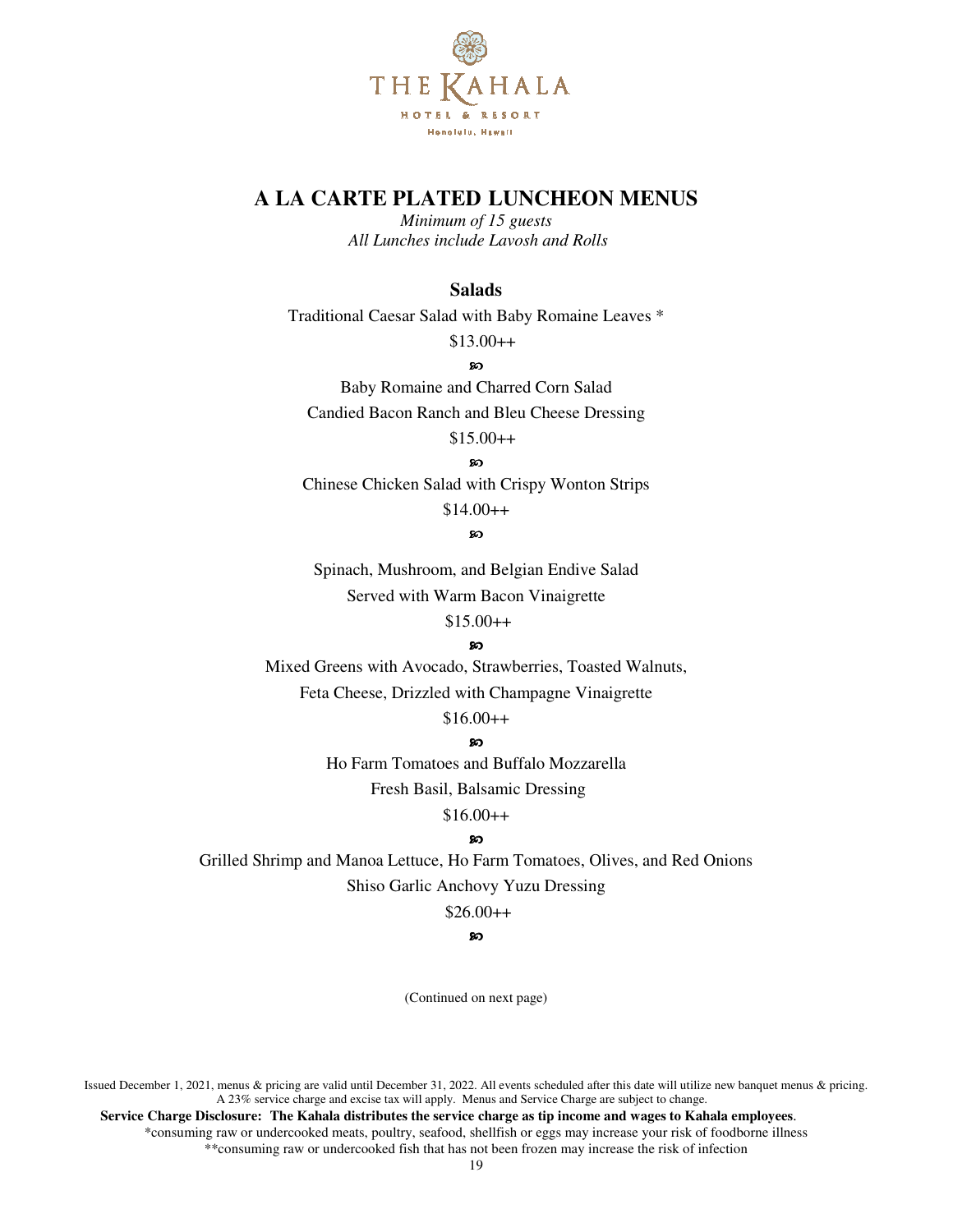

*Minimum of 15 guests All Lunches include Lavosh and Rolls* 

### **Seafood Entrée**

Sautéed Fresh Catch of the Day with Crab Macadamia Nut Crust \*\* Potato Puree, Roasted Mushroom Ragout, Ogo Tomato Butter

> (fish subject to market availability and pricing\*\*\*)  $$42.00++$ \*\*\*

> > ഩ

Smoked Salmon Fillet, Melted Tomato Butter Sauce, Capers, Olives \*\* Hapa Rice, Sauté Fresh Vegetables

 $$42.00++$ 

**en** 

Seared Chilean Sea Bass, Chili Soy Sauce (fish subject to market availability)\*\* Choi Sum, Shiitake Mushrooms, Ginger

Green Onion and Cilantro Rice

 $$65.00++$ 

ၷ

### **Meat and Poultry Entrée**

Oven Roasted Chicken Breast with Rosemary Scented Jus

Pancetta Mashed Potatoes and Asparagus

\$42.00*++* 

 $\infty$ 

Broiled New York Steak with Port Demi Glace \* Herb Buttered French Beans and Caramelized Maui Onion Roast Fingerling Potatoes  $$55.00++$ 

ဢ

Filet Mignon with Bourguignon Sauce and Atlantic Lobster Tail with Lemon Tarragon Butter \*

Broccoli Florets and Blue Cheese Gratin

 $$65.00++$ 

ഩ

(Continued on next page)

Issued December 1, 2021, menus & pricing are valid until December 31, 2022. All events scheduled after this date will utilize new banquet menus & pricing. A 23% service charge and excise tax will apply. Menus and Service Charge are subject to change.

 **Service Charge Disclosure: The Kahala distributes the service charge as tip income and wages to Kahala employees**. \*consuming raw or undercooked meats, poultry, seafood, shellfish or eggs may increase your risk of foodborne illness \*\*consuming raw or undercooked fish that has not been frozen may increase the risk of infection